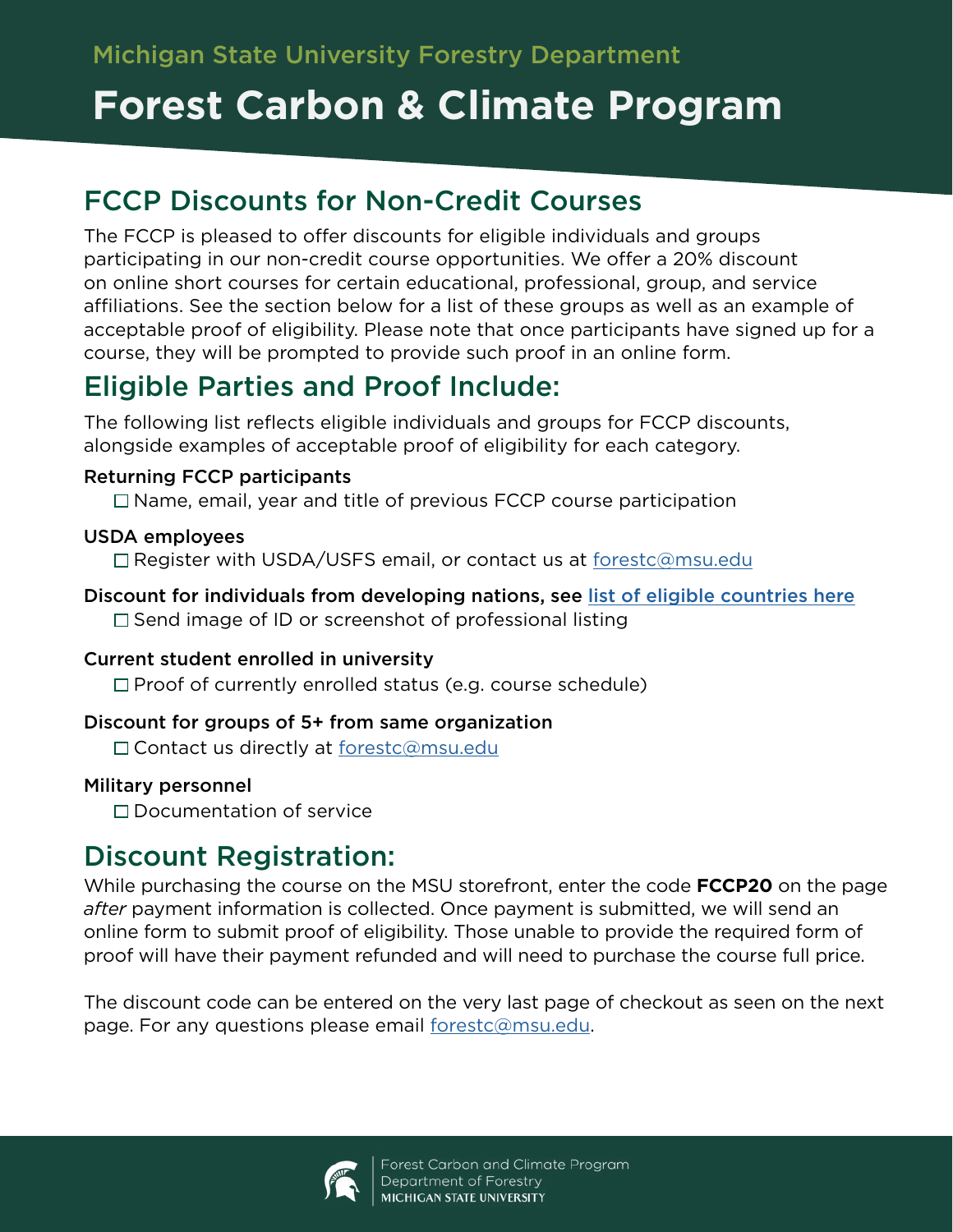## **Forest Carbon & Climate Program**

*Fig. 1: Review registration and payment information, then enter the discount code.*

#### Please confirm below:

Your transaction details are listed below. To complete this transaction, please click the 'Submit Payment' button at the bottom of the screen.

| <b>Items Selected</b>                                                                                                                           |                     | Amount   |
|-------------------------------------------------------------------------------------------------------------------------------------------------|---------------------|----------|
| Intensive on Forests, Climate and Carbon by U.S. Regions                                                                                        |                     | \$250.00 |
| Participant Name (first and last).<br>Participant Email:<br>Course Period: August 9, 2022 - November 9, 2022<br>Regional Module: Northeast U.S. |                     |          |
|                                                                                                                                                 | <b>Total Amount</b> | \$250.00 |
| <b>Reference information</b>                                                                                                                    |                     |          |
| Name.                                                                                                                                           |                     |          |
| Address:                                                                                                                                        |                     |          |
| City:                                                                                                                                           |                     |          |
| Zip Code/Postal Code                                                                                                                            |                     |          |
| e-mail                                                                                                                                          |                     |          |
|                                                                                                                                                 |                     |          |
| <b>Payment Information</b>                                                                                                                      |                     |          |
| Credit Card Number:<br>MasterCard                                                                                                               |                     |          |
| <b>Expiration Date:</b>                                                                                                                         |                     |          |
| Cardholder Name:                                                                                                                                |                     |          |
| a provinci<br>Address:                                                                                                                          |                     |          |
| City:                                                                                                                                           |                     |          |
| State/Province/Region:                                                                                                                          |                     |          |
| Zip/Postal Code:                                                                                                                                |                     |          |
| Country:                                                                                                                                        |                     |          |
| Email Address:                                                                                                                                  |                     |          |
| HAVE A PROMO CODE?                                                                                                                              |                     |          |
| FCCP20<br>Apply                                                                                                                                 |                     |          |
|                                                                                                                                                 |                     |          |
| Enter a promotional code.                                                                                                                       |                     |          |



Forest Carbon and Climate Program Department of Forestry MICHIGAN STATE UNIVERSITY